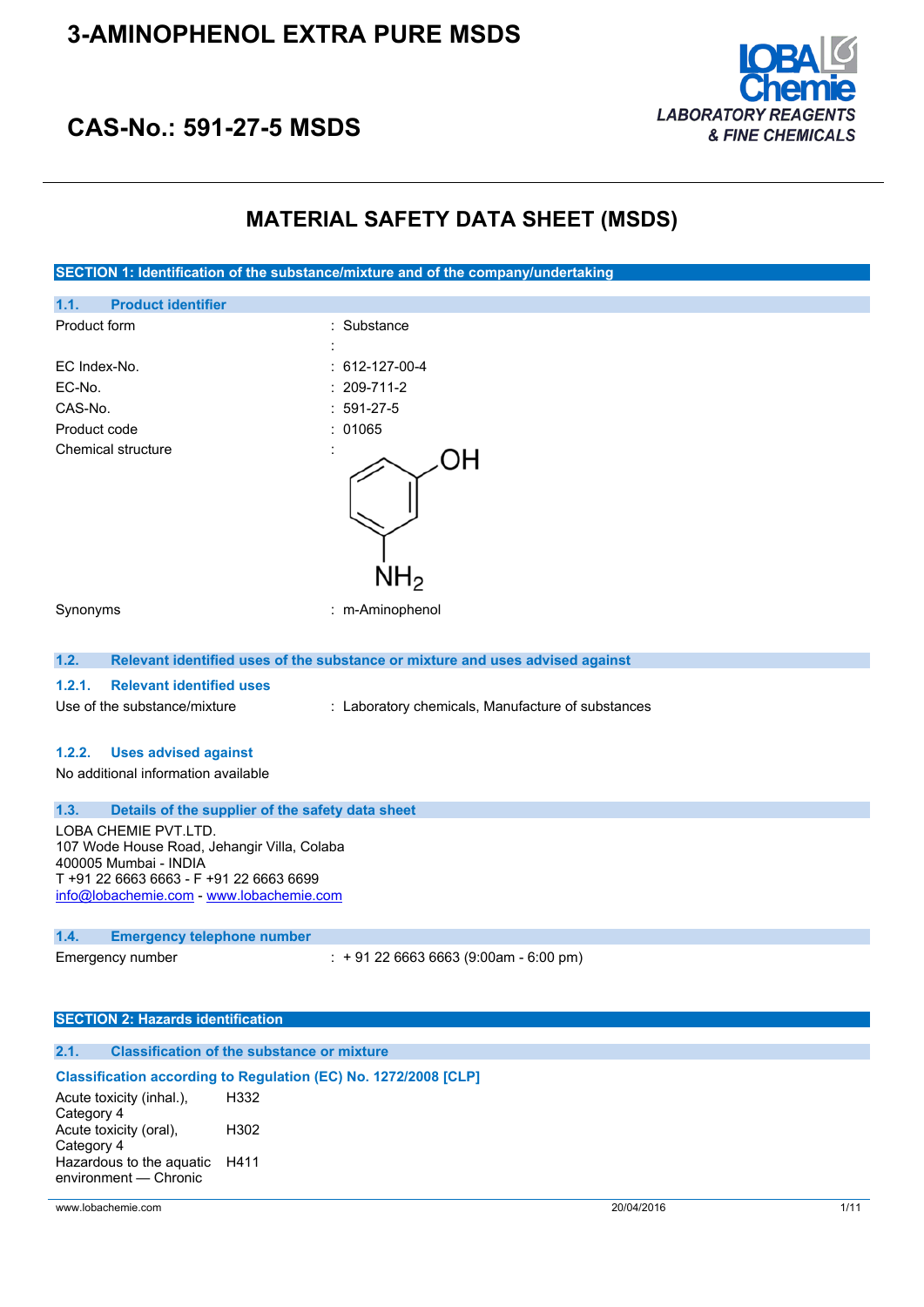### Safety Data Sheet

according to Regulation (EC) No. 1907/2006 (REACH) with its amendment Regulation (EU) 2015/830

Hazard, Category 2

Full text of hazard classes and H-statements : see section 16

**Classification according to Directive 67/548/EEC [DSD] or 1999/45/EC [DPD]** Xn; R20/22 N; R51/53 Full text of R-phrases: see section 16

### **Adverse physicochemical, human health and environmental effects**

No additional information available



#### **2.3. Other hazards**

No additional information available

| <b>SECTION 3: Composition/information on ingredients</b> |                                   |  |
|----------------------------------------------------------|-----------------------------------|--|
|                                                          |                                   |  |
|                                                          |                                   |  |
|                                                          | : 3-AMINOPHENOL Extra Pure        |  |
|                                                          | $:591-27-5$                       |  |
|                                                          | $: 209 - 711 - 2$                 |  |
|                                                          | $: 612 - 127 - 00 - 4$            |  |
|                                                          | <b>Substances</b><br>EC Index-No. |  |

Full text of R- and H-statements: see section 16

#### **3.2. Mixtures**

Not applicable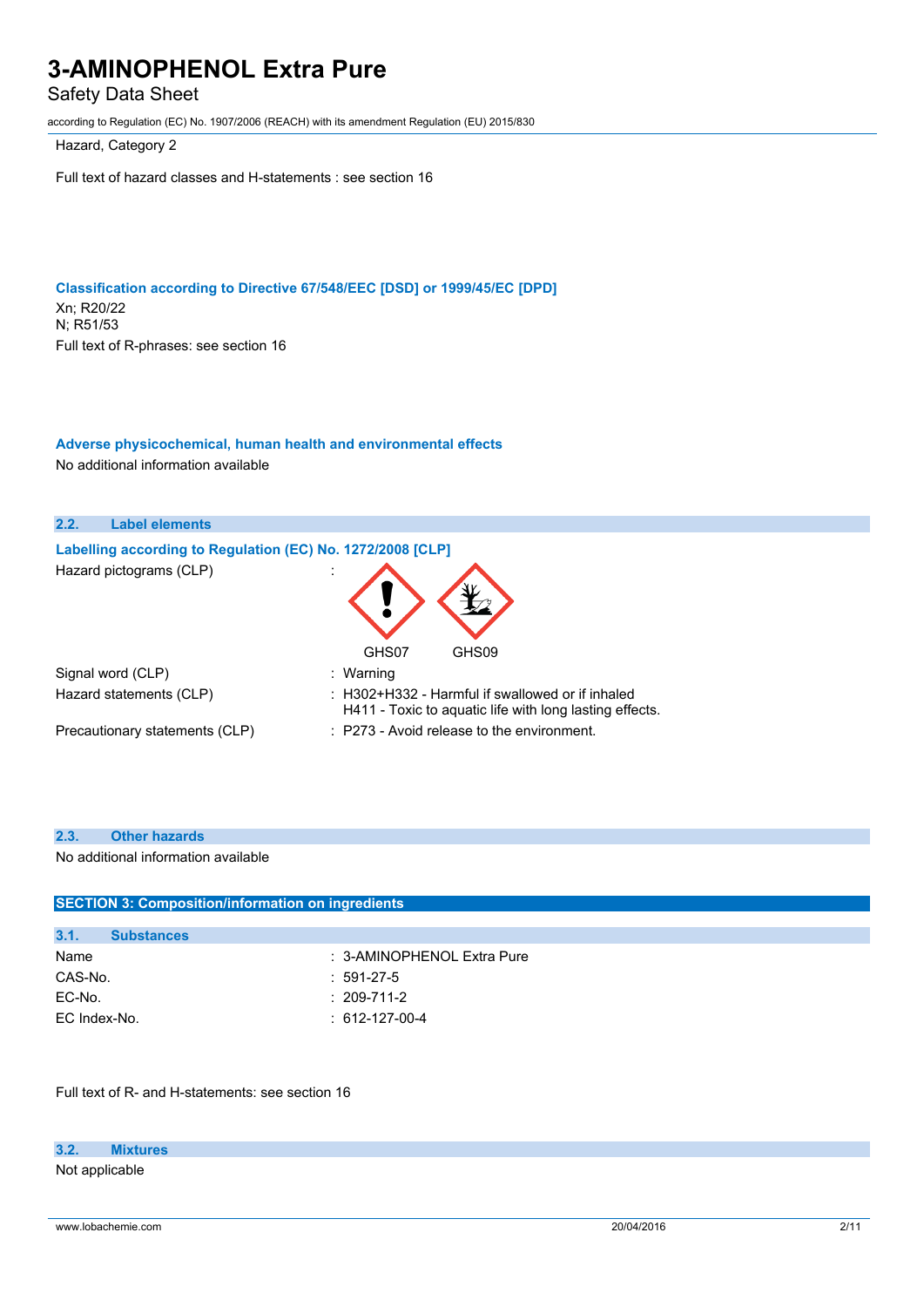## Safety Data Sheet

according to Regulation (EC) No. 1907/2006 (REACH) with its amendment Regulation (EU) 2015/830

| <b>SECTION 4: First aid measures</b>                                        |                                                                                                                                                                                                                                                                        |
|-----------------------------------------------------------------------------|------------------------------------------------------------------------------------------------------------------------------------------------------------------------------------------------------------------------------------------------------------------------|
| 4.1.<br><b>Description of first aid measures</b>                            |                                                                                                                                                                                                                                                                        |
| First-aid measures after inhalation                                         | : Assure fresh air breathing. If breathing is difficult, remove victim to fresh air and keep<br>at rest in a position comfortable for breathing.                                                                                                                       |
| First-aid measures after skin contact                                       | : Wash with plenty of water/ Get immediate medical advice/attention.                                                                                                                                                                                                   |
| First-aid measures after eye contact                                        | Rinse cautiously with water for several minutes. Remove contact lenses, if present<br>and easy to do. Continue rinsing. Get medical advice/attention.                                                                                                                  |
| First-aid measures after ingestion                                          | : Rinse mouth. Call a POISON CENTER/doctor if you feel unwell.                                                                                                                                                                                                         |
| 4.2.<br>Most important symptoms and effects, both acute and delayed         |                                                                                                                                                                                                                                                                        |
| Symptoms/effects after ingestion                                            | : Harmful if swallowed.                                                                                                                                                                                                                                                |
| 4.3.                                                                        | Indication of any immediate medical attention and special treatment needed                                                                                                                                                                                             |
| Treat symptomatically.                                                      |                                                                                                                                                                                                                                                                        |
| <b>SECTION 5: Firefighting measures</b>                                     |                                                                                                                                                                                                                                                                        |
| 5.1.<br><b>Extinguishing media</b>                                          |                                                                                                                                                                                                                                                                        |
| Suitable extinguishing media                                                | : Carbon dioxide. Dry powder. Foam. Water spray.                                                                                                                                                                                                                       |
| Unsuitable extinguishing media                                              | : Do not use a heavy water stream.                                                                                                                                                                                                                                     |
| 5.2.<br>Special hazards arising from the substance or mixture               |                                                                                                                                                                                                                                                                        |
| No additional information available                                         |                                                                                                                                                                                                                                                                        |
| 5.3.<br><b>Advice for firefighters</b>                                      |                                                                                                                                                                                                                                                                        |
| Protection during firefighting                                              | : Do not enter fire area without proper protective equipment, including respiratory<br>protection.                                                                                                                                                                     |
| <b>SECTION 6: Accidental release measures</b>                               |                                                                                                                                                                                                                                                                        |
|                                                                             |                                                                                                                                                                                                                                                                        |
|                                                                             |                                                                                                                                                                                                                                                                        |
| 6.1.                                                                        | Personal precautions, protective equipment and emergency procedures                                                                                                                                                                                                    |
| 6.1.1.<br>For non-emergency personnel<br><b>Emergency procedures</b>        | : Evacuate unnecessary personnel.                                                                                                                                                                                                                                      |
| 6.1.2.<br>For emergency responders                                          |                                                                                                                                                                                                                                                                        |
| Protective equipment                                                        | : Use personal protective equipment as required.                                                                                                                                                                                                                       |
| <b>Emergency procedures</b>                                                 | : Ventilate area.                                                                                                                                                                                                                                                      |
| <b>Environmental precautions</b><br>6.2.                                    |                                                                                                                                                                                                                                                                        |
| Avoid release to the environment.                                           |                                                                                                                                                                                                                                                                        |
| Methods and material for containment and cleaning up<br>6.3.                |                                                                                                                                                                                                                                                                        |
| Methods for cleaning up                                                     | : Soak up spills with inert solids, such as clay or diatomaceous earth as soon as<br>possible. On land, sweep or shovel into suitable containers.                                                                                                                      |
| <b>Reference to other sections</b><br>6.4.                                  |                                                                                                                                                                                                                                                                        |
| No additional information available                                         |                                                                                                                                                                                                                                                                        |
| <b>SECTION 7: Handling and storage</b>                                      |                                                                                                                                                                                                                                                                        |
|                                                                             |                                                                                                                                                                                                                                                                        |
| 7.1.<br><b>Precautions for safe handling</b>                                |                                                                                                                                                                                                                                                                        |
| Precautions for safe handling<br>Hygiene measures                           | : Avoid contact with skin and eyes. Do not breathe vapours. Avoid dust formation.<br>: Do not eat, drink or smoke when using this product. Wash hands and other exposed<br>areas with mild soap and water before eating, drinking or smoking and when leaving<br>work. |
| 7.2.<br><b>Conditions for safe storage, including any incompatibilities</b> |                                                                                                                                                                                                                                                                        |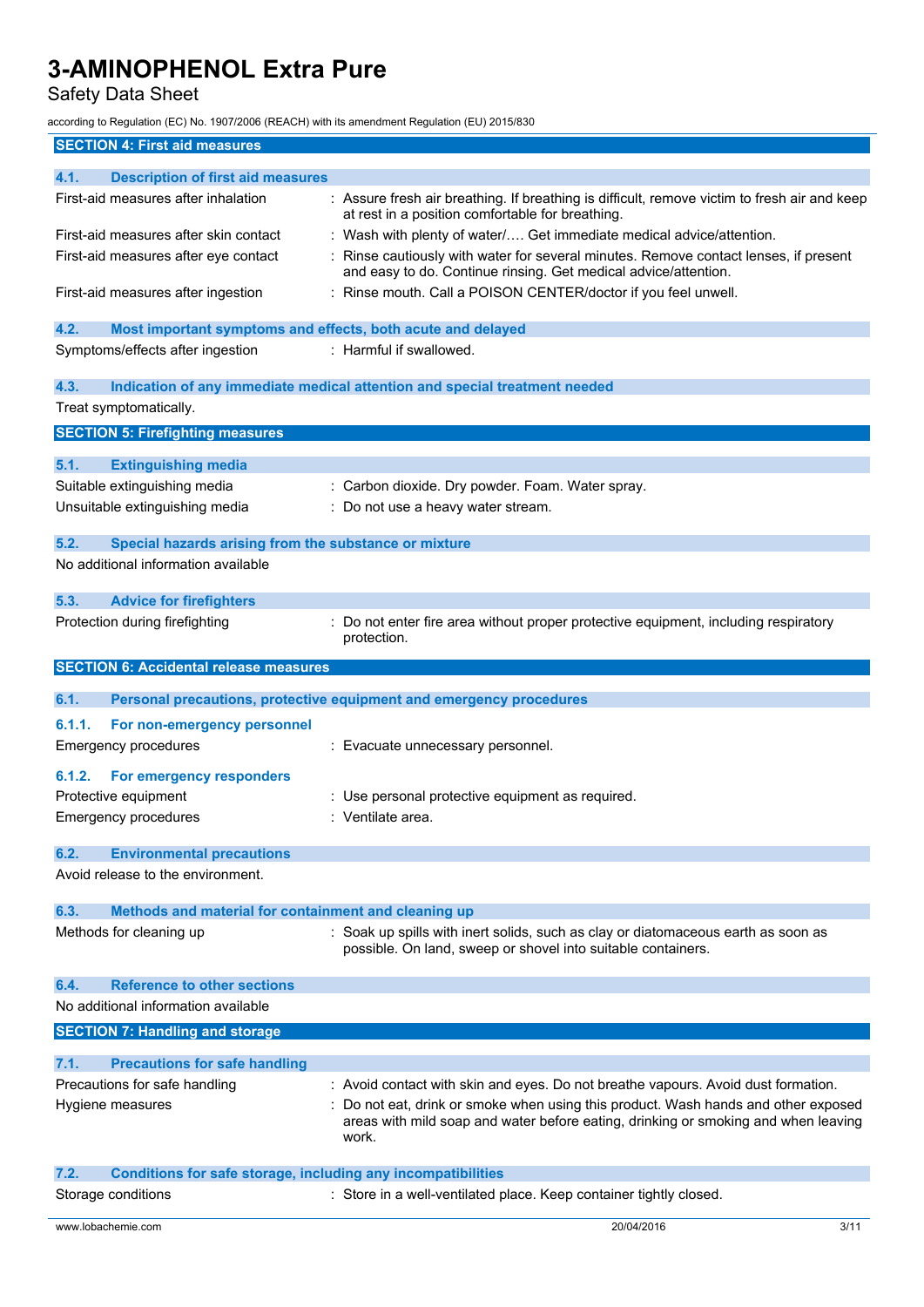### Safety Data Sheet

according to Regulation (EC) No. 1907/2006 (REACH) with its amendment Regulation (EU) 2015/830

# **7.3. Specific end use(s)** No additional information available **SECTION 8: Exposure controls/personal protection 8.1. Control parameters**

No additional information available

| 8.2.<br><b>Exposure controls</b>                              |                                                                    |
|---------------------------------------------------------------|--------------------------------------------------------------------|
| Hand protection                                               | : Protective gloves                                                |
| Eye protection                                                | : Chemical goggles or safety glasses                               |
| Skin and body protection                                      | : Wear suitable protective clothing                                |
| Respiratory protection                                        | : [In case of inadequate ventilation] wear respiratory protection. |
| <b>SECTION 9: Physical and chemical properties</b>            |                                                                    |
| 9.1.<br>Information on basic physical and chemical properties |                                                                    |
| Physical state                                                | : Solid                                                            |
| Colour                                                        | : Greyish white flakes.                                            |
| Odour                                                         | : odourless.                                                       |
| Odour threshold                                               | : No data available                                                |
| pH                                                            | : No data available                                                |
| Relative evaporation rate (butylacetate=1)                    | : No data available                                                |
| Melting point                                                 | : 120 - 124 $^{\circ}$ C                                           |
| Freezing point                                                | : No data available                                                |
| Boiling point                                                 | : 164 °C                                                           |
| Flash point                                                   | $:~155\text{ }^{\circ}\text{C}$                                    |
| Auto-ignition temperature                                     | : No data available                                                |
| Decomposition temperature                                     | : No data available                                                |
| Flammability (solid, gas)                                     | : No data available                                                |
| Vapour pressure                                               | : No data available                                                |
| Relative vapour density at 20 °C                              | : No data available                                                |
| Relative density                                              | : No data available                                                |
| Solubility                                                    | : Water: Soluble in hot water                                      |
| Log Pow                                                       | : No data available                                                |
| Viscosity, kinematic                                          | : No data available                                                |
|                                                               |                                                                    |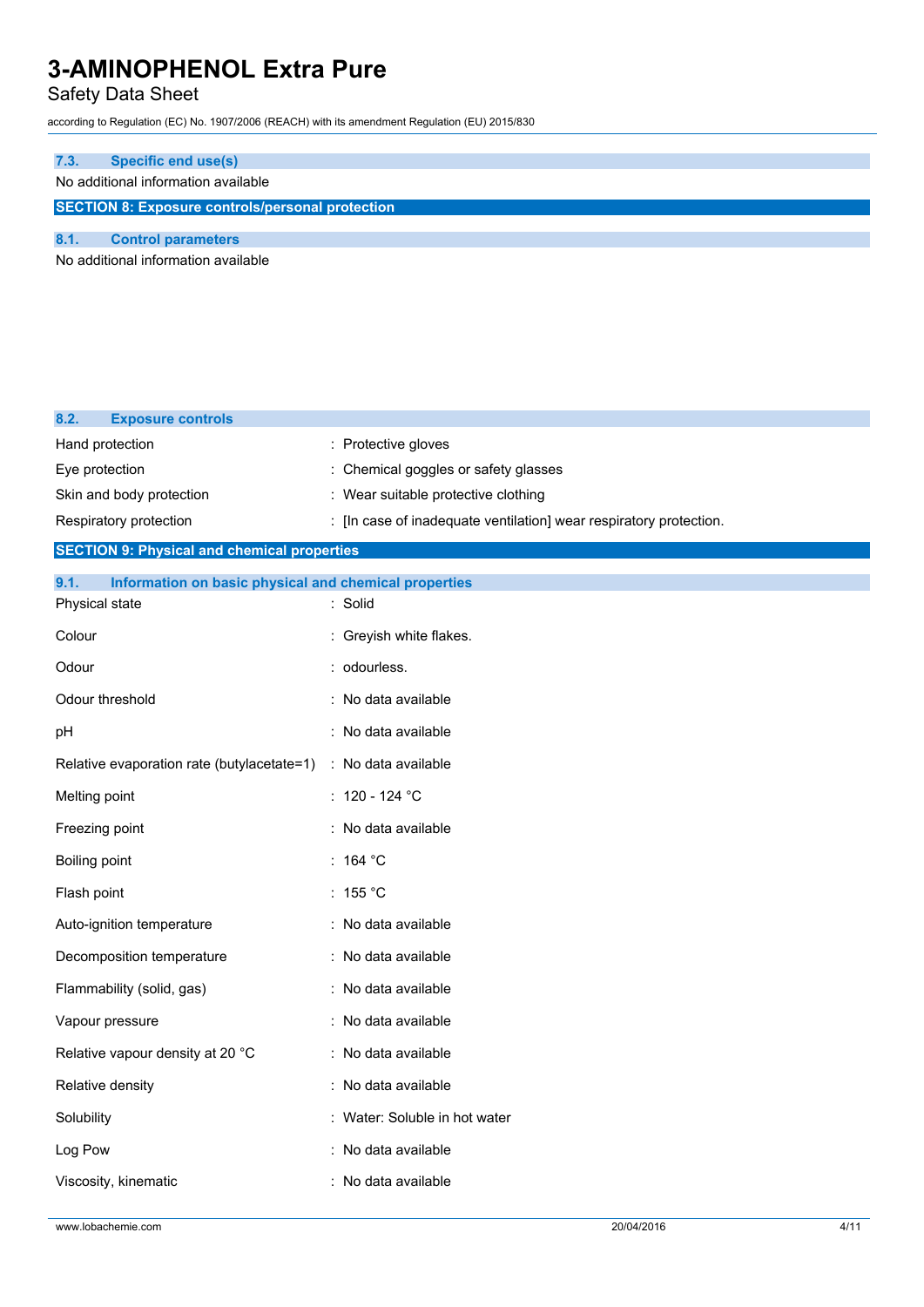### Safety Data Sheet

according to Regulation (EC) No. 1907/2006 (REACH) with its amendment Regulation (EU) 2015/830

| Viscosity, dynamic   | : No data available |
|----------------------|---------------------|
| Explosive properties | : No data available |
| Oxidising properties | : No data available |
| Explosive limits     | : No data available |

| 9.2.  | <b>Other information</b>                    |
|-------|---------------------------------------------|
|       | No additional information available         |
|       | <b>SECTION 10: Stability and reactivity</b> |
| 10.1. | <b>Reactivity</b>                           |
|       | No additional information available         |
| 10.2. | <b>Chemical stability</b>                   |
|       | Stable under normal conditions.             |
| 10.3. | <b>Possibility of hazardous reactions</b>   |
|       | No additional information available         |
| 10.4. | <b>Conditions to avoid</b>                  |
|       | Direct sunlight.                            |
| 10.5. | <b>Incompatible materials</b>               |
|       | No additional information available         |
| 10.6. | <b>Hazardous decomposition products</b>     |
|       | No additional information available         |

| <b>SECTION 11: Toxicological information</b>         |                                                               |  |  |  |  |
|------------------------------------------------------|---------------------------------------------------------------|--|--|--|--|
|                                                      |                                                               |  |  |  |  |
| 11.1.<br><b>Information on toxicological effects</b> |                                                               |  |  |  |  |
| Acute toxicity                                       | : Inhalation: Harmful if inhaled. Oral: Harmful if swallowed. |  |  |  |  |
|                                                      |                                                               |  |  |  |  |
| Skin corrosion/irritation                            | : Not classified                                              |  |  |  |  |
| Serious eye damage/irritation                        | : Not classified                                              |  |  |  |  |
| Respiratory or skin sensitisation                    | : Not classified                                              |  |  |  |  |
| Germ cell mutagenicity                               | : Not classified                                              |  |  |  |  |
| Carcinogenicity                                      | : Not classified                                              |  |  |  |  |
|                                                      |                                                               |  |  |  |  |
| Reproductive toxicity                                | : Not classified                                              |  |  |  |  |
| STOT-single exposure                                 | : Not classified                                              |  |  |  |  |
|                                                      |                                                               |  |  |  |  |
| STOT-repeated exposure                               | : Not classified                                              |  |  |  |  |
|                                                      |                                                               |  |  |  |  |
|                                                      |                                                               |  |  |  |  |

Aspiration hazard : Not classified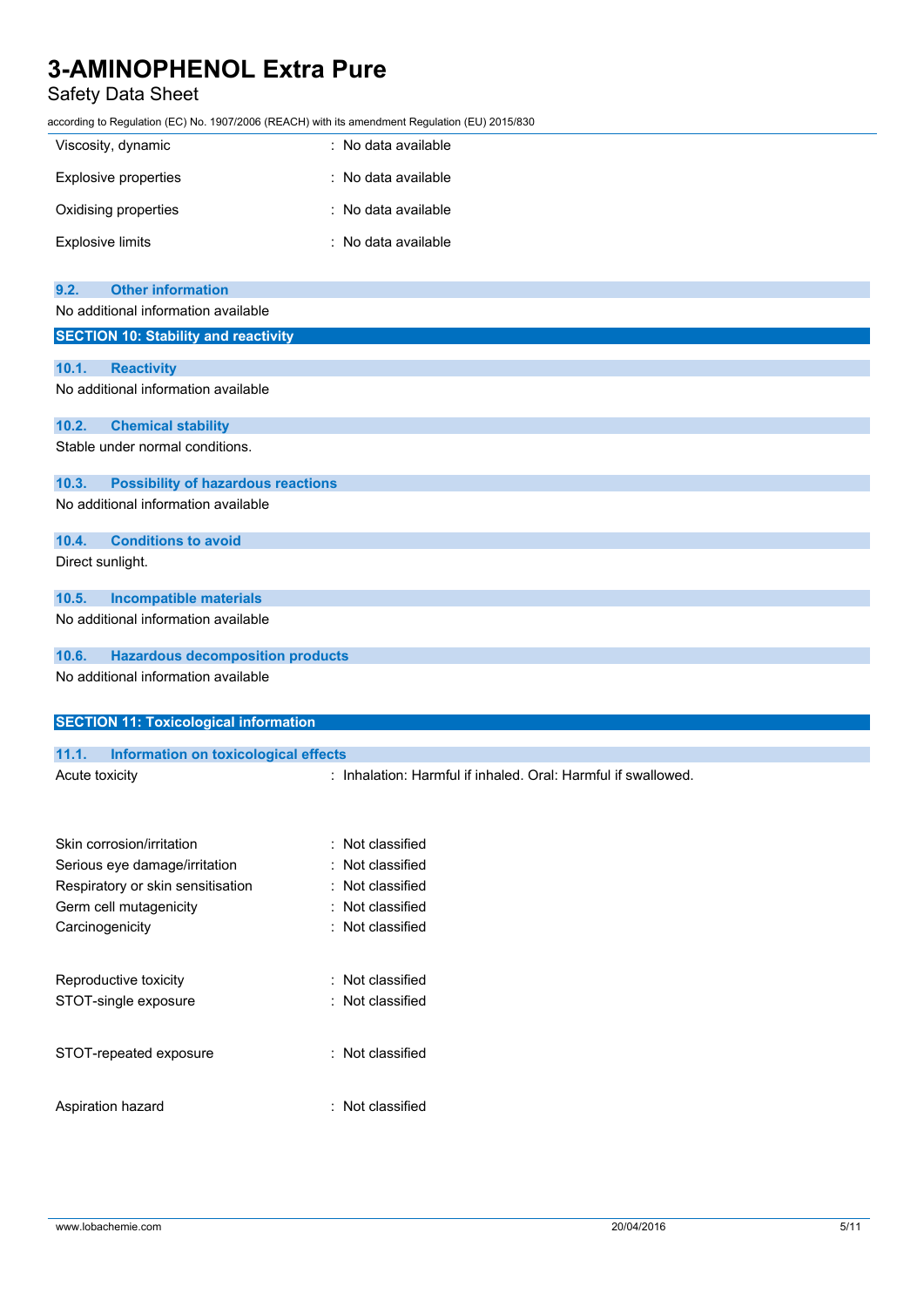### Safety Data Sheet

according to Regulation (EC) No. 1907/2006 (REACH) with its amendment Regulation (EU) 2015/830

| Potential adverse human health effects<br>and symptoms | : Harmful if swallowed.                            |
|--------------------------------------------------------|----------------------------------------------------|
| <b>SECTION 12: Ecological information</b>              |                                                    |
|                                                        |                                                    |
| 12.1.<br><b>Toxicity</b>                               |                                                    |
| Ecology - water                                        | : Toxic to aquatic life with long lasting effects. |

| 12.2.<br><b>Persistence and degradability</b>      |                                                                                         |
|----------------------------------------------------|-----------------------------------------------------------------------------------------|
| 3-AMINOPHENOL Extra Pure (591-27-5)                |                                                                                         |
| Persistence and degradability                      | May cause long-term adverse effects in the environment.                                 |
|                                                    |                                                                                         |
| 12.3.<br><b>Bioaccumulative potential</b>          |                                                                                         |
| No additional information available                |                                                                                         |
|                                                    |                                                                                         |
| 12.4.<br><b>Mobility in soil</b>                   |                                                                                         |
| No additional information available                |                                                                                         |
|                                                    |                                                                                         |
| <b>Results of PBT and vPvB assessment</b><br>12.5. |                                                                                         |
| No additional information available                |                                                                                         |
|                                                    |                                                                                         |
|                                                    |                                                                                         |
| <b>Other adverse effects</b><br>12.6.              |                                                                                         |
| No additional information available                |                                                                                         |
| <b>SECTION 13: Disposal considerations</b>         |                                                                                         |
| <b>Waste treatment methods</b><br>13.1.            |                                                                                         |
| Product/Packaging disposal                         | : Dispose of contents/container to hazardous or special waste collection point, in      |
| recommendations                                    | accordance with local, regional, national and/or international regulation.              |
| <b>SECTION 14: Transport information</b>           |                                                                                         |
|                                                    |                                                                                         |
| In accordance with ADR / RID / IMDG / IATA / ADN   |                                                                                         |
|                                                    |                                                                                         |
| 14.1.<br><b>UN number</b>                          |                                                                                         |
| UN-No. (ADR)                                       | : 2512                                                                                  |
| UN-No. (IMDG)                                      | : 2512                                                                                  |
| UN-No. (IATA)                                      | : 2512                                                                                  |
| UN-No. (ADN)                                       | : 2512                                                                                  |
| UN-No. (RID)                                       | : 2512                                                                                  |
| 14.2.<br><b>UN proper shipping name</b>            |                                                                                         |
| Proper Shipping Name (ADR)                         | AMINOPHENOLS (O-, M-, P-)                                                               |
| Proper Shipping Name (IMDG)                        | AMINOPHENOLS (o-, m-, p-)                                                               |
| Proper Shipping Name (IATA)                        | Aminophenols                                                                            |
| Proper Shipping Name (ADN)                         | : AMINOPHENOLS (O-, M-, P-)                                                             |
| Proper Shipping Name (RID)                         | : AMINOPHENOLS (o-, m-, p-)                                                             |
| Transport document description (ADR)               | : UN 2512 AMINOPHENOLS (O-, M-, P-), 6.1, III, (E), ENVIRONMENTALLY<br><b>HAZARDOUS</b> |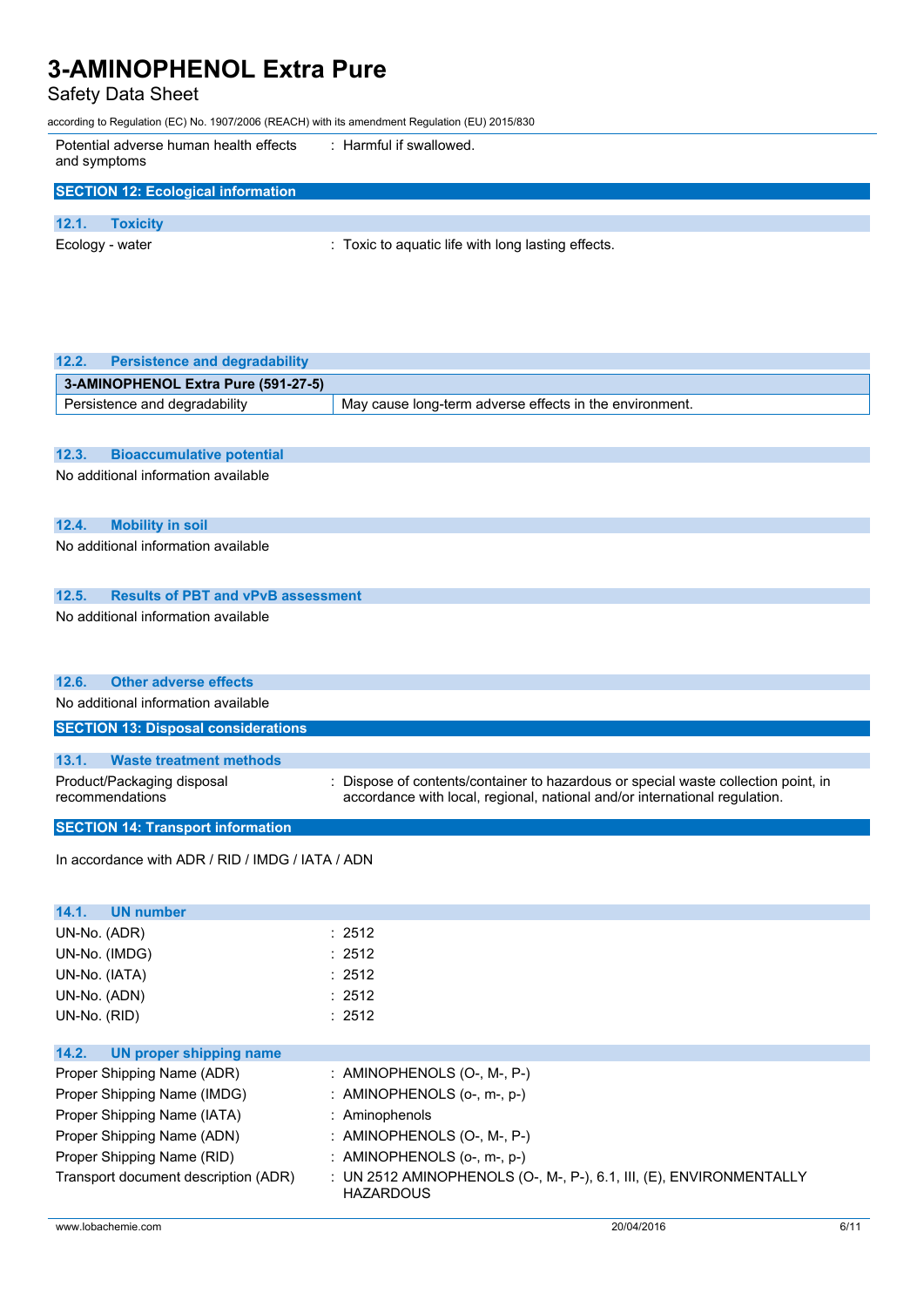### Safety Data Sheet

| according to Regulation (EC) No. 1907/2006 (REACH) with its amendment Regulation (EU) 2015/830 |                                                                                              |
|------------------------------------------------------------------------------------------------|----------------------------------------------------------------------------------------------|
| Transport document description (IMDG)                                                          | : UN 2512 AMINOPHENOLS (o-, m-, p-), 6.1, III, MARINE<br>POLLUTANT/ENVIRONMENTALLY HAZARDOUS |
| Transport document description (IATA)                                                          | : UN 2512 Aminophenols, 6.1, III, ENVIRONMENTALLY HAZARDOUS                                  |
| Transport document description (ADN)                                                           | : UN 2512 AMINOPHENOLS (O-, M-, P-), 6.1, III, ENVIRONMENTALLY<br><b>HAZARDOUS</b>           |
| Transport document description (RID)                                                           | : UN 2512 AMINOPHENOLS (o-, m-, p-), 6.1, III, ENVIRONMENTALLY HAZARDOUS                     |
| 14.3.<br><b>Transport hazard class(es)</b>                                                     |                                                                                              |
| <b>ADR</b>                                                                                     |                                                                                              |
| Transport hazard class(es) (ADR)                                                               | : 6.1                                                                                        |
| Danger labels (ADR)                                                                            | : 6.1                                                                                        |
|                                                                                                |                                                                                              |
| <b>IMDG</b>                                                                                    |                                                                                              |
| Transport hazard class(es) (IMDG)                                                              | : 6.1                                                                                        |
| Danger labels (IMDG)                                                                           | : 6.1                                                                                        |
|                                                                                                |                                                                                              |

### **IATA**

| Transport hazard class(es) (IATA) |  |
|-----------------------------------|--|
| Hazard labels (IATA)              |  |

 $\therefore$  6.1  $\therefore$  6.1



### **ADN**

Transport hazard class(es) (ADN) : 6.1 Danger labels (ADN) : 6.1

**RID** Transport hazard class(es) (RID) : 6.1 Danger labels (RID) : 6.1

:

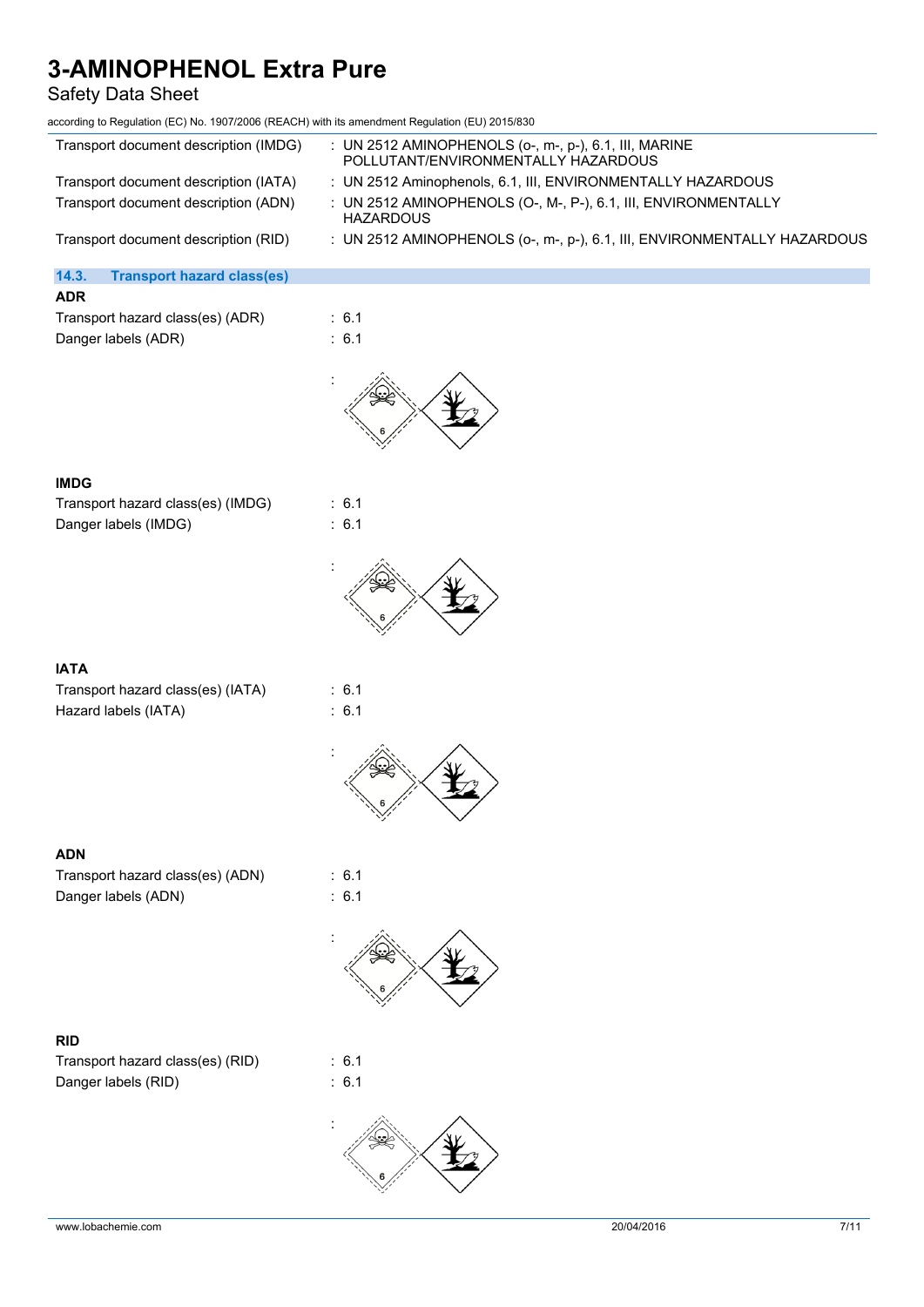## Safety Data Sheet

according to Regulation (EC) No. 1907/2006 (REACH) with its amendment Regulation (EU) 2015/830

| 14.4.<br><b>Packing group</b>         |       |
|---------------------------------------|-------|
| Packing group (ADR)                   | : III |
| Packing group (IMDG)                  | : III |
| Packing group (IATA)                  | ÷ III |
| Packing group (ADN)                   | ÷ III |
| Packing group (RID)                   | ÷ III |
|                                       |       |
| 14.5.<br><b>Environmental hazards</b> |       |
| Dangerous for the environment         | : Yes |
| Marine pollutant                      | : Yes |

|                | Marine politicant |  |  |
|----------------|-------------------|--|--|
| $\sim$ $\cdot$ |                   |  |  |

Other information **contact to the contact of the contact of the contact of the contact of the contact of the contact of the contact of the contact of the contact of the contact of the contact of the contact of the contact** 

#### 14.6. **14.6. Special precautions for user**

| - Overland transport                                                                                                                                                                                                                                                                |                                                                                                   |
|-------------------------------------------------------------------------------------------------------------------------------------------------------------------------------------------------------------------------------------------------------------------------------------|---------------------------------------------------------------------------------------------------|
| Classification code (ADR)                                                                                                                                                                                                                                                           | : T2                                                                                              |
| Special provisions (ADR)                                                                                                                                                                                                                                                            | : 279                                                                                             |
| Limited quantities (ADR)                                                                                                                                                                                                                                                            | : 5kg                                                                                             |
| Excepted quantities (ADR)                                                                                                                                                                                                                                                           | : E1                                                                                              |
| Packing instructions (ADR)                                                                                                                                                                                                                                                          | : P002, IBC08, LP02, R001                                                                         |
| Special packing provisions (ADR)                                                                                                                                                                                                                                                    | : B3                                                                                              |
| Mixed packing provisions (ADR)                                                                                                                                                                                                                                                      | : MP10                                                                                            |
| Portable tank and bulk container<br>instructions (ADR)                                                                                                                                                                                                                              | T1                                                                                                |
| Portable tank and bulk container special<br>provisions (ADR)                                                                                                                                                                                                                        | TP33<br>÷                                                                                         |
| Tank code (ADR)                                                                                                                                                                                                                                                                     | : SGAH, L4BH                                                                                      |
| Tank special provisions (ADR)                                                                                                                                                                                                                                                       | : TU15, TE19                                                                                      |
| Vehicle for tank carriage                                                                                                                                                                                                                                                           | : AT                                                                                              |
| Transport category (ADR)                                                                                                                                                                                                                                                            | : 2                                                                                               |
| Special provisions for carriage - Bulk<br>(ADR)                                                                                                                                                                                                                                     | : VC1, VC2, AP7                                                                                   |
| Special provisions for carriage - Loading,<br>unloading and handling (ADR)                                                                                                                                                                                                          | :CV13, CV28                                                                                       |
| Special provisions for carriage - Operation<br>(ADR)                                                                                                                                                                                                                                | : S9                                                                                              |
| Hazard identification number (Kemler No.)                                                                                                                                                                                                                                           | $\ddot{\phantom{a}}$<br>60                                                                        |
| Orange plates                                                                                                                                                                                                                                                                       | $\ddot{\cdot}$<br>60<br>2512                                                                      |
| Tunnel restriction code (ADR)                                                                                                                                                                                                                                                       | : E                                                                                               |
| EAC code                                                                                                                                                                                                                                                                            | : 2X                                                                                              |
| - Transport by sea<br>Special provisions (IMDG)<br>Packing instructions (IMDG)<br>IBC packing instructions (IMDG)<br>IBC special provisions (IMDG)<br>Tank instructions (IMDG)<br>Tank special provisions (IMDG)<br>EmS-No. (Fire)<br>EmS-No. (Spillage)<br>Stowage category (IMDG) | -279<br>: P002, LP02<br>: IBC08<br>: B3<br>T <sub>1</sub><br><b>TP33</b><br>$: F-A$<br>$S-A$<br>A |
|                                                                                                                                                                                                                                                                                     |                                                                                                   |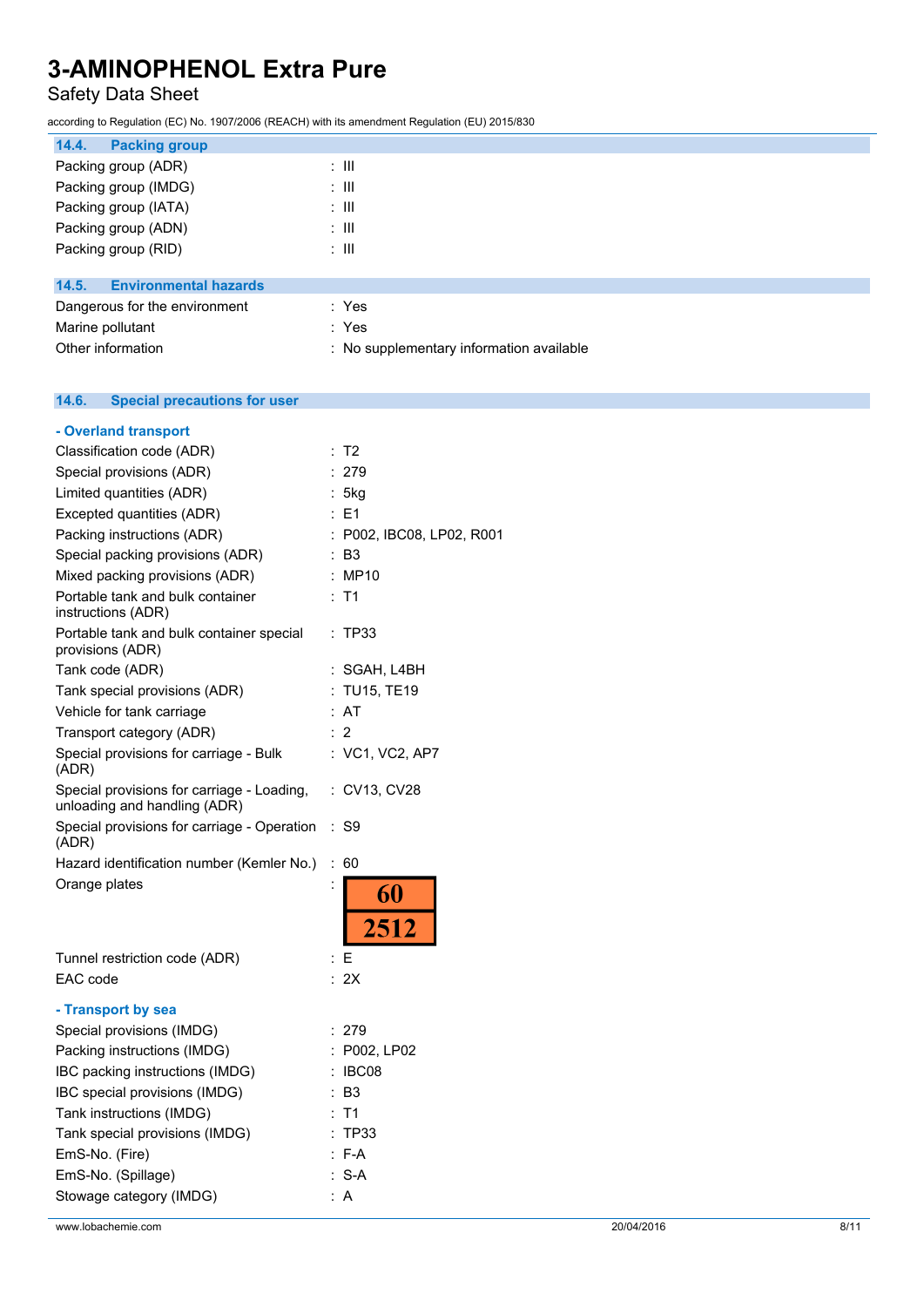### Safety Data Sheet

according to Regulation (EC) No. 1907/2006 (REACH) with its amendment Regulation (EU) 2015/830

| Properties and observations (IMDG)                                         | : White or brownish (ortho-and para-) or reddish-yellow (meta-) crystals. Soluble in<br>water. Toxic if swallowed, by skin contact or by inhalation. |
|----------------------------------------------------------------------------|------------------------------------------------------------------------------------------------------------------------------------------------------|
| MFAG-No                                                                    | : 152                                                                                                                                                |
| - Air transport                                                            |                                                                                                                                                      |
| PCA Excepted quantities (IATA)                                             | : E1                                                                                                                                                 |
| PCA Limited quantities (IATA)                                              | : Y645                                                                                                                                               |
| PCA limited quantity max net quantity<br>(IATA)                            | : 10kg                                                                                                                                               |
| PCA packing instructions (IATA)                                            | : 670                                                                                                                                                |
| PCA max net quantity (IATA)                                                | : 100kg                                                                                                                                              |
| CAO packing instructions (IATA)                                            | : 677                                                                                                                                                |
| CAO max net quantity (IATA)                                                | : 200kg                                                                                                                                              |
| Special provisions (IATA)                                                  | : A113                                                                                                                                               |
| ERG code (IATA)                                                            | : 6L                                                                                                                                                 |
| - Inland waterway transport                                                |                                                                                                                                                      |
| Classification code (ADN)                                                  | $\therefore$ T2                                                                                                                                      |
| Special provisions (ADN)                                                   | : 279, 802                                                                                                                                           |
| Limited quantities (ADN)                                                   | : 5 kg                                                                                                                                               |
| Excepted quantities (ADN)                                                  | $\therefore$ E1                                                                                                                                      |
| Equipment required (ADN)                                                   | $\therefore$ PP, EP                                                                                                                                  |
| Number of blue cones/lights (ADN)                                          | $\therefore$ 0                                                                                                                                       |
| - Rail transport                                                           |                                                                                                                                                      |
| Classification code (RID)                                                  | : T2                                                                                                                                                 |
| Special provisions (RID)                                                   | : 279                                                                                                                                                |
| Excepted quantities (RID)                                                  | $\therefore$ E1                                                                                                                                      |
| Packing instructions (RID)                                                 | : P002, IBC08, LP02, R001                                                                                                                            |
| Special packing provisions (RID)                                           | $\therefore$ B3                                                                                                                                      |
| Mixed packing provisions (RID)                                             | : MP10                                                                                                                                               |
| Portable tank and bulk container<br>instructions (RID)                     | $:$ T1                                                                                                                                               |
| Portable tank and bulk container special<br>provisions (RID)               | : TP33                                                                                                                                               |
| Tank codes for RID tanks (RID)                                             | SGAH, L4BH                                                                                                                                           |
| Special provisions for RID tanks (RID)                                     | : TU15                                                                                                                                               |
| Transport category (RID)                                                   | $\therefore$ 2                                                                                                                                       |
| Special provisions for carriage - Bulk<br>(RID)                            | : VC1, VC2, AP7                                                                                                                                      |
| Special provisions for carriage - Loading,<br>unloading and handling (RID) | : CW13, CW28, CW31                                                                                                                                   |
| Colis express (express parcels) (RID)                                      | : CE11                                                                                                                                               |
| Hazard identification number (RID)                                         | : 60                                                                                                                                                 |

**14.7. Transport in bulk according to Annex II of MARPOL 73/78 and the IBC Code**

Not applicable

**SECTION 15: Regulatory information**

**15.1. Safety, health and environmental regulations/legislation specific for the substance or mixture**

#### **15.1.1. EU-Regulations**

No REACH Annex XVII restrictions

3-AMINOPHENOL Extra Pure is not on the REACH Candidate List 3-AMINOPHENOL Extra Pure is not on the REACH Annex XIV List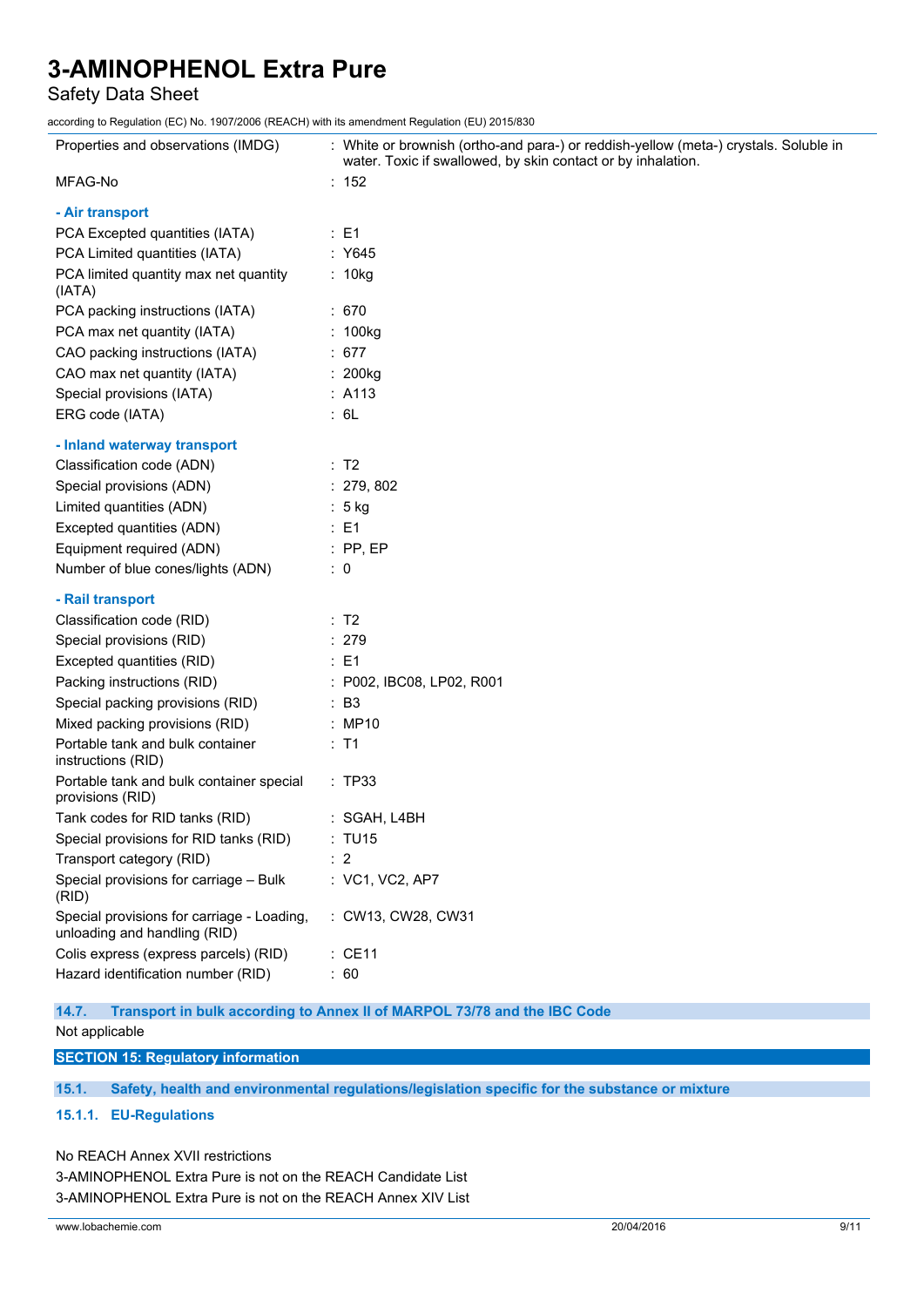Safety Data Sheet

according to Regulation (EC) No. 1907/2006 (REACH) with its amendment Regulation (EU) 2015/830

#### **15.1.2. National regulations**

#### **Germany**

12th Ordinance Implementing the Federal : Is not subject of the 12. BlmSchV (Hazardous Incident Ordinance) Immission Control Act - 12.BImSchV

#### **Netherlands**

| SZW-lijst van kankerverwekkende stoffen                                                 | $\therefore$ The substance is not listed                                    |
|-----------------------------------------------------------------------------------------|-----------------------------------------------------------------------------|
| SZW-lijst van mutagene stoffen                                                          | : The substance is not listed                                               |
| NIET-limitatieve lijst van voor de<br>voortplanting giftige stoffen – Borstvoeding      | : The substance is not listed                                               |
| NIET-limitatieve lijst van voor de<br>voortplanting giftige stoffen –<br>Vruchtbaarheid | : The substance is not listed                                               |
| NIET-limitatieve lijst van voor de<br>voortplanting giftige stoffen - Ontwikkeling      | : The substance is not listed                                               |
| <b>Denmark</b>                                                                          |                                                                             |
| Recommendations Danish Regulation                                                       | : Young people below the age of 18 years are not allowed to use the product |

# **15.2. Chemical safety assessment**

No additional information available

#### **SECTION 16: Other information**

#### Full text of R-, H- and EUH-statements:

| Acute Tox. 4 (Inhalation) | Acute toxicity (inhal.), Category 4                                                        |
|---------------------------|--------------------------------------------------------------------------------------------|
| Acute Tox. 4 (Oral)       | Acute toxicity (oral), Category 4                                                          |
| <b>Aquatic Chronic 2</b>  | Hazardous to the aquatic environment - Chronic Hazard, Category 2                          |
| H302                      | Harmful if swallowed.                                                                      |
| H332                      | Harmful if inhaled.                                                                        |
| H411                      | Toxic to aquatic life with long lasting effects.                                           |
| R20/22                    | Harmful by inhalation and if swallowed                                                     |
| R51/53                    | Toxic to aquatic organisms, may cause long-term adverse effects in the aquatic environment |
| N                         | Dangerous for the environment                                                              |
| Xn                        | Harmful                                                                                    |